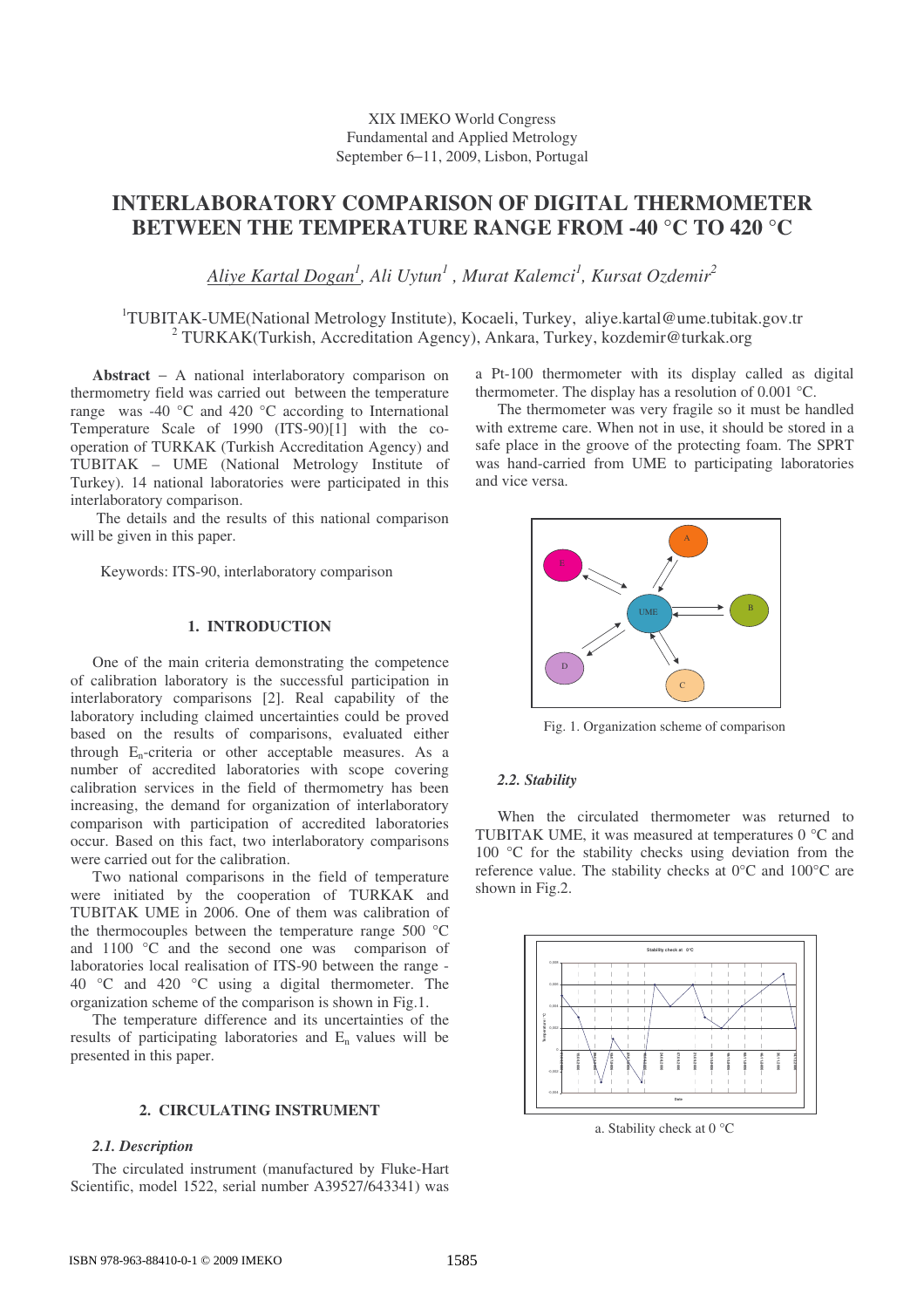

b. Stability check at 100 °C Fig. 2. Stability check at 0 °C and 100 °C

#### **3. MEASUREMENT**

The temperature range in this interlaboratory comparison was from -40 °C to 420 °C. The technical protocol of comparison was prepared by TUBITAK UME and published at the website of TURKAK.

The circulated thermometer was calibrated by TUBITAK UME temperature laboratory before initiating comparison according to the technical protocol. There were 11 different temperature points to be measured in the temperature range of  $-40^{\circ}$ C and 420 °C.

TUBITAK UME Temperature Laboratory used its customary procedure that is also used for secondary level industrial calibrations. For the measurements, the temperature of the liquid bath was adjusted to be as close as possible to relevant temperature values at the technical protocol. Two Standard Platinum resistance Thermometers (SPRTs) were used during all measurements in the liquid baths to assess the uncertainty arising from the temperature source. Special care was taken to ensure that all the thermometers were at the same immersion depth.

During the measurements, the temperature value of circulating thermometer was read against the reference temperature values indicated by SPRTs. At least 10 cycles of measurement were completed at each comparison point.

Upon receipt of the circulating thermometer, the temperature at ice point was measured by participating laboratory. The temperature value at ice point was sent to UME. After receiving approval from UME to proceed with the comparison, each participating laboratory according their own measurement procedure.

After finishing measurements, measurement procedure, equipments used at the comparison, measured temperature values with their uncertainties were reported by each participating laboratory.

When the circulating instrument was returned to TUBITAK UME, it was measured at temperatures 0 °C and 100 °C for the stability checks.

After finishing the comparison, the circulated thermometer was calibrated by TUBITAK UME.

#### **3. RESULTS**

During evaluation, TUBITAK - UME values were regarded as reference values  $(t_{ref})$  and the deviation of the participant laboratories' values with the given uncertainties were calculated.

By using the assigned measurement and uncertainty values of the participants laboratories, the temperature difference  $(D_i)$  and the uncertainty  $(U_{Di})$  for each laboratory has been calculated according to the formulas [3]

$$
D_i = D_{t_{labi} - t_{ref}} = t_{Lab_i} - t_{ref}
$$
\n<sup>(1)</sup>

$$
U_{D_i} = \sqrt{(U_{Labi})^2 + (U_{ref})^2 + (U_{stability})^2}
$$
 (2)

For each comparison temperature value the differences between the participant laboratories and the uncertainty of these differences have been calculated according to the formulas below:

$$
D_{i,j} = (t_{Lab_i} - t_{ref}) - (t_{Labj} - t_{ref})
$$
  
\n
$$
D_{i,j} = t_{labi} - t_{labj}
$$
  
\n
$$
U_{D_{i,j}} = \sqrt{(U_{Labi})^2 + (U_{Labj})^2}
$$
\n(3)

The temperature differences and their uncertainties between each participating laboratories at the selected temperatures are shown in Tables 1-4.

Table 1. The temperature differences,  $D_{i,j}$ , (upper triangle) and their uncertainties,  $U_{i,j}$ , (lower triangle) between each participating laboratories at -40 °C

| -40 °C           | Lab1   | Lab <sub>2</sub>         | Lab <sub>3</sub>         | Lab4                     | Lab5                     | Lab6                     | Lab7   | Lab <sub>8</sub>         | Lab9                     |        | Lab10 Lab11 |                          | Lab12 Lab13 Lab14 |                |
|------------------|--------|--------------------------|--------------------------|--------------------------|--------------------------|--------------------------|--------|--------------------------|--------------------------|--------|-------------|--------------------------|-------------------|----------------|
| Lab1             | $\sim$ | 0.000                    | $-0.006$                 | $-0.008$                 | $-0.003$                 | $-0.004$                 | 0.000  | 0.005                    | $-0.009$                 | 0.005  | $-0.023$    | 0.005                    | 0.005             | 0.005          |
| Lab <sub>2</sub> | 0.241  | $\overline{\phantom{a}}$ | $-0.006$                 | $-0.007$                 | $-0.003$                 | $-0.004$                 | 0.000  | 0.006                    | $-0.009$                 | 0.006  | $-0.023$    | 0.006                    | 0.006             | 0.006          |
| Lab <sub>3</sub> | 0.026  | 0.241                    | $\overline{\phantom{a}}$ | $-0.001$                 | 0.003                    | 0.002                    | 0.006  | 0.012                    | $-0.003$                 | 0.012  | $-0.017$    | 0.012                    | 0.012             | 0.012          |
| Lab4             | 0.023  | 0.241                    | 0.026                    | $\overline{\phantom{a}}$ | 0.005                    | 0.003                    | 0.007  | 0.013                    | $-0.001$                 | 0.013  | $-0.016$    | 0.013                    | 0.013             | 0.013          |
| Lab5             | 0.045  | 0.244                    | 0.047                    | 0.045                    | $\overline{\phantom{a}}$ | $-0.001$                 | 0.003  | 0.008                    | $-0.006$                 | 0.008  | $-0.020$    | 0.008                    | 0.008             | 0.008          |
| Lab6             | 0.065  | 0.248                    | 0.066                    | 0.065                    | 0.076                    | $\overline{\phantom{a}}$ | 0.004  | 0.010                    | $-0.005$                 | 0.010  | $-0.019$    | 0.010                    | 0.010             | 0.010          |
| Lab7             | 1.604  | 1.622                    | 1.604                    | 1.604                    | 1.605                    | 1.605                    | $\sim$ | 0.006                    | $-0.009$                 | 0.006  | $-0.023$    | 0.006                    | 0.006             | 0.006          |
| Lab <sub>8</sub> | 0.016  | 0.240                    | 0.020                    | 0.017                    | 0.042                    | 0.063                    | 1.604  | $\overline{\phantom{a}}$ | $-0.015$                 | 0.000  | $-0.029$    | 0.000                    | 0.000             | 0.000          |
| Lab9             | 0.072  | 0.250                    | 0.073                    | 0.072                    | 0.082                    | 0.094                    | 1.606  | 0.070                    | $\overline{\phantom{a}}$ | 0.015  | $-0.014$    | 0.015                    | 0.015             | 0.015          |
| Lab10 0.101      |        | 0.260                    | 0.102                    | 0.101                    | 0.108                    | 0.118                    | 1,607  | 0.100                    | 0.122                    | $\sim$ | $-0.029$    | 0.000                    | 0.000             | 0.000          |
| Lab11 0.121      |        | 0.268                    | 0.122                    | 0.121                    | 0.127                    | 0.136                    | 1.608  | 0.120                    | 0.139                    | 0.156  | -           | 0.029                    | 0.029             | 0.029          |
| Lab12 0.016      |        | 0.240                    | 0.020                    | 0.017                    | 0.042                    | 0.063                    | 1.604  | 0.000                    | 0.070                    | 0.100  | 0.120       | $\overline{\phantom{a}}$ | 0.000             | 0.000          |
| Lab13 0.016      |        | 0.240                    | 0.020                    | 0.017                    | 0.042                    | 0.063                    | 1.604  | 0.000                    | 0.070                    | 0.100  | 0.120       | 0.000                    | $\sim$            | 0.000          |
| Lab14 0.016      |        | 0.240                    | 0.020                    | 0.017                    | 0.042                    | 0.063                    | 1.604  | 0.000                    | 0.070                    | 0.100  | 0.120       | 0.000                    | 0.000             | $\overline{a}$ |

Table 2. The temperature differences,  $D_{i,j}$ , (upper triangle) and their uncertainties,  $U_{i,j}$ , (lower triangle) between each participating laboratories at 0 °C

| 0 °C             | Lab1                     | Lab <sub>2</sub>         | Lab <sub>3</sub> | Lab4                     | Lab5                     | Lab6                     | Lab7     | Lab <sub>8</sub>         | Lab9                     |          |                          | Lab10 Lab11 Lab12 Lab13 Lab14 |          |          |
|------------------|--------------------------|--------------------------|------------------|--------------------------|--------------------------|--------------------------|----------|--------------------------|--------------------------|----------|--------------------------|-------------------------------|----------|----------|
| Lab1             | $\overline{\phantom{a}}$ | $-0.006$                 | 0.003            | $-0.003$                 | $-0.001$                 | 0.005                    | 0.000    | $-0.007$                 | $-0.007$                 | $-0.006$ | 0.001                    | 0.044                         | $-0.058$ | $-0.002$ |
| Lab <sub>2</sub> | 0.052                    | $\overline{\phantom{a}}$ | 0.009            | 0.003                    | 0.005                    | 0.011                    | 0.006    | $-0.001$                 | 0.000                    | 0.000    | 0.007                    | 0.050                         | $-0.052$ | 0.004    |
| Lab <sub>3</sub> | 0.022                    | 0.052                    | $\sim$           | $-0.006$                 | $-0.004$                 | 0.002                    | $-0.003$ | $-0.010$                 | $-0.009$                 | $-0.009$ | $-0.002$                 | 0.041                         | $-0.061$ | $-0.005$ |
| Lab4             | 0.023                    | 0.052                    | 0.022            | $\overline{\phantom{a}}$ | 0.002                    | 0.008                    | 0.003    | $-0.004$                 | $-0.004$                 | $-0.003$ | 0.004                    | 0.047                         | $-0.055$ | 0.001    |
| Lab5             | 0.019                    | 0.051                    | 0.018            | 0.019                    | $\overline{\phantom{a}}$ | 0.006                    | 0.001    |                          | $-0.006 - 0.006$         | $-0.005$ | 0.002                    | 0.045                         | $-0.057$ | $-0.001$ |
| Lab6             | 0.064                    | 0.080                    | 0.064            | 0.064                    | 0.063                    | $\overline{\phantom{a}}$ | $-0.005$ | $-0.012$                 | $-0.011$                 | $-0.011$ | $-0.004$                 | 0.039                         | $-0.063$ | $-0.007$ |
| Lab7             | 0.063                    | 0.079                    | 0.063            | 0.063                    | 0.062                    | 0.087                    | $\sim$   | $-0.007$                 | $-0.006$                 | $-0.006$ | 0.001                    | 0.044                         | $-0.058$ | $-0.002$ |
| Lab <sub>8</sub> | 0.062                    | 0.078                    | 0.062            | 0.062                    | 0.061                    | 0.086                    | 0.086    | $\overline{\phantom{a}}$ | 0.001                    | 0.001    | 0.008                    | 0.051                         | $-0.051$ | 0.005    |
| Lab9             | 0.052                    | 0.071                    | 0.052            | 0.052                    | 0.051                    | 0.080                    | 0.079    | 0.078                    | $\overline{\phantom{a}}$ | 0.001    | 0.007                    | 0.050                         | $-0.052$ | 0.004    |
| Lab10 0.101      |                          | 0.112                    | 0.101            | 0.101                    | 0.100                    | 0.118                    | 0.117    | 0.117                    | 0.112                    | $\sim$   | 0.007                    | 0.050                         | $-0.052$ | 0.004    |
| Lab11 0.121      |                          | 0.130                    | 0.121            | 0.121                    | 0.120                    | 0.135                    | 0.135    | 0.134                    | 0.130                    | 0.156    | $\overline{\phantom{a}}$ | 0.043                         | $-0.059$ | $-0.003$ |
| Lab12 0.211      |                          | 0.216                    | 0.211            | 0,211                    | 0,210                    | 0,219                    | 0.219    | 0,218                    | 0.216                    | 0.233    | 0.242                    | $\overline{\phantom{a}}$      | $-0.102$ | $-0.046$ |
| Lab13            | 0.070                    | 0.084                    | 0.070            | 0.070                    | 0.069                    | 0.092                    | 0.091    | 0.091                    | 0.084                    | 0.121    | 0.138                    | 0.221                         | $\sim$   | 0.056    |
| Lab14 0.048      |                          | 0.067                    | 0.047            | 0.048                    | 0.046                    | 0.077                    | 0.076    | 0.075                    | 0.067                    | 0.110    | 0.128                    | 0.215                         | 0.082    | $\sim$   |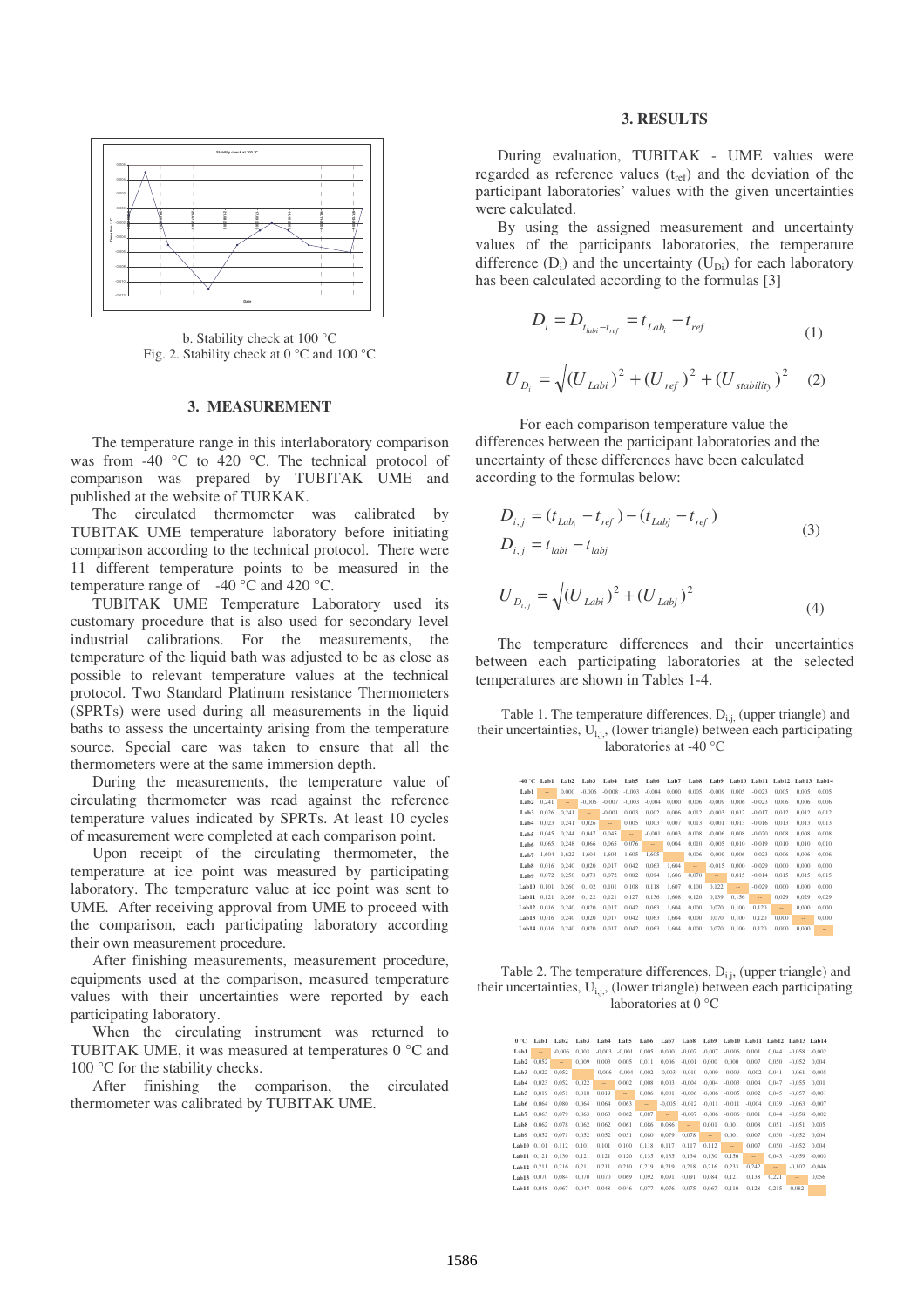Table 3. The temperature differences,  $D_{i,j}$ , (upper triangle) and their uncertainties,  $U_{i,j}$ , (lower triangle) between each participating laboratories at 180 °C

| 180 °C           | Lab1   | Lab <sub>2</sub> | Lab <sub>3</sub>         | Lab4          | Lab5     | Lab6     | Lab7     | Lab <sub>8</sub> | Lab9          | Lab10                    | Lab11          | Lab12  | Lab13          | Lab14    |
|------------------|--------|------------------|--------------------------|---------------|----------|----------|----------|------------------|---------------|--------------------------|----------------|--------|----------------|----------|
| Lab1             | $\sim$ | 0.024            | 0.027                    | 0.000         | $-0.003$ | 0.004    | $-0.002$ | 0.031            | $-0.014$      | 0.055                    | $-0.060$       | 2.137  | 0.466          | $-0.009$ |
| Lab <sub>2</sub> | 0.184  | $\sim$           | 0.003                    | $-0.025$      | $-0.028$ | $-0.020$ | $-0.026$ | 0.007            | $-0.038$      | 0.031                    | $-0.084$       | 2.113  | 0.442          | $-0.033$ |
| Lab <sub>3</sub> | 0.044  | 0.182            | $\overline{\phantom{a}}$ | $-0.028$      | $-0.031$ | $-0,023$ | $-0.029$ | 0.004            | $-0.041$      | 0.028                    | $-0.087$       | 2,110  | 0.439          | $-0.036$ |
| Lab4             | 0.050  | 0.183            | 0.043                    | $\frac{1}{2}$ | $-0.003$ | 0.005    | $-0.002$ | 0.032            | $-0.014$      | 0.055                    | $-0.059$       | 2.138  | 0.467          | $-0.008$ |
| Lab5             | 0.039  | 0.181            | 0.029                    | 0.038         | $\sim$   | 0.008    | 0.002    | 0.035            | $-0.010$      | 0.059                    | $-0.056$       | 2.141  | 0.470          | $-0.005$ |
| Lab6             | 0.072  | 0.190            | 0.067                    | 0.071         | 0.064    | $\sim$   | $-0.006$ | 0.027            | $-0.018$      | 0.051                    | $-0.064$       | 2.133  | 0.462          | $-0.013$ |
| Lab7             | 0.036  | 0.180            | 0.025                    | 0.035         | 0.014    | 0.062    | $\sim$   | 0.033            | $-0.012$      | 0.057                    | $-0.058$       | 2.139  | 0.468          | $-0.007$ |
| Lab <sub>8</sub> | 0.088  | 0.197            | 0.084                    | 0.087         | 0.081    | 0.101    | 0.080    | $\sim$           | $-0.045$      | 0.024                    | $-0.091$       | 2.106  | 0.435          | $-0.040$ |
| Lab9             | 0.097  | 0.201            | 0.093                    | 0.097         | 0.091    | 0.109    | 0.090    | 0.120            | $\frac{1}{2}$ | 0.069                    | $-0.046$       | 2.151  | 0.480          | 0.005    |
| Lab10            | 0.154  | 0.234            | 0.152                    | 0.154         | 0.151    | 0.162    | 0.150    | 0.170            | 0.175         | $\overline{\phantom{a}}$ | $-0.115$       | 2.082  | 0.411          | $-0.064$ |
| Lab11            | 0.154  | 0.234            | 0.152                    | 0.154         | 0.151    | 0.162    | 0.150    | 0.170            | 0.175         | 0.212                    | $\overline{a}$ | 2.197  | 0.526          | 0.051    |
| Lab12            | 3.000  | 3.005            | 3.000                    | 3.000         | 3.000    | 3.001    | 3.000    | 3.001            | 3.001         | 3.004                    | 3.004          | $\sim$ | $-1.671$       | $-2.146$ |
| Lab13            | 0.269  | 0.322            | 0.268                    | 0.269         | 0.267    | 0.274    | 0.267    | 0.279            | 0.282         | 0.306                    | 0.306          | 3.012  | $\overline{a}$ | $-0.475$ |
| Lab14            | 0.123  | 0.215            | 0.121                    | 0.123         | 0.119    | 0.133    | 0.118    | 0.143            | 0.148         | 0.191                    | 0.191          | 3.002  | 0.292          | $\sim$   |

Table 4. The temperature differences,  $D_{i,j}$ , (upper triangle) and their uncertainties,  $U_{i,j}$ , (lower triangle) between each participating laboratories at 420 °C

| 420 °C           | Lab1   | Lab <sub>2</sub>         | Lab <sub>3</sub> | Lab4     | Lab5     | Lab6          | Lab7     | Lab <sub>8</sub>  | Lab9     | Lab10    | Lab11    | Lab12  | Lab13         | Lab14    |
|------------------|--------|--------------------------|------------------|----------|----------|---------------|----------|-------------------|----------|----------|----------|--------|---------------|----------|
| Lab1             | $\sim$ | 0.075                    | 0.049            | $-0.012$ | $-0.022$ | $-0.140$      | $-0.018$ | $-0.015$          | $-0.015$ | $-0.502$ | $-0.154$ | 4.553  | $-2.403$      | $-0.015$ |
| Lab <sub>2</sub> | 0.293  | $\overline{\phantom{a}}$ | $-0.026$         | $-0.087$ | $-0.097$ | $-0.215$      | $-0.093$ | $-0.090$          | $-0.090$ | $-0.577$ | $-0.229$ | 4.478  | $-2.478$      | $-0.090$ |
| Lab <sub>3</sub> | 0.108  | 0.307                    | $\sim$           | $-0.061$ | $-0.071$ | $-0.189$      | $-0.067$ | $-0.064$          | $-0.064$ | $-0.551$ | $-0.203$ | 4.504  | $-2.452$      | $-0.064$ |
| Lab4             | 0.136  | 0.318                    | 0.164            | $\cdots$ | $-0.009$ | $-0.128$      | $-0.006$ | $-0.003$          | $-0.003$ | $-0.489$ | $-0.142$ | 4.565  | $-2.391$      | $-0.003$ |
| Lab5             | 0.067  | 0,295                    | 0.113            | 0,140    | $\sim$   | $-0.118$      | 0,004    | 0,007             | 0,007    | $-0.480$ | $-0.132$ | 4.575  | $-2.381$      | 0.007    |
| Lab6             | 0.098  | 0.303                    | 0.134            | 0.158    | 0.104    | $\frac{1}{2}$ | 0,122    | 0,125             | 0,125    | $-0.362$ | $-0.014$ | 4.693  | $-2.263$      | 0.125    |
| Lab7             | 2.303  | 2.321                    | 2,305            | 2.307    | 2,304    | 2.305         | $\sim$   | 0.003             | 0.003    | $-0.484$ | $-0.136$ | 4.571  | $-2.385$      | 0.003    |
| Lab <sub>8</sub> | 0.041  | 0.290                    | 0.100            | 0.130    | 0.053    | 0.089         | 2.303    | $\qquad \qquad -$ | 0.000    | $-0.487$ | $-0.139$ | 4.568  | $-2.388$      | 0.000    |
| Lab9             | 0.041  | 0.290                    | 0.100            | 0.130    | 0.053    | 0.089         | 2.303    | 0.000             | $\sim$   | $-0.487$ | $-0.139$ | 4.568  | $-2.388$      | 0.000    |
| Lab10            | 0.402  | 0.494                    | 0.412            | 0.421    | 0.403    | 0.410         | 2.337    | 0.400             | 0.400    | $\sim$   | 0.348    | 5.055  | $-1.901$      | 0.487    |
| Lab11            | 0.402  | 0.494                    | 0.412            | 0.421    | 0.403    | 0.410         | 2,337    | 0.400             | 0.400    | 0.566    | $\cdots$ | 4.707  | $-2.249$      | 0.139    |
| Lab12            | 3.000  | 3.014                    | 3.002            | 3.003    | 3.000    | 3.001         | 3.782    | 3.000             | 3.000    | 3.027    | 3.027    | $\sim$ | $-6.956$      | $-4.568$ |
| Lab13            | 8.110  | 8,115                    | 8,111            | 8,111    | 8,110    | 8,110         | 8,431    | 8,110             | 8,110    | 8.120    | 8.120    | 8.647  | $\frac{1}{2}$ | 2,388    |
| Lab14            | 0.041  | 0.290                    | 0.100            | 0.130    | 0.053    | 0.089         | 2.303    | 0.000             | 0.000    | 0.400    | 0.400    | 3.000  | 8.110         | $\sim$   |

Also the  $E_n$  value (normalized error) has been calculated according to the formula given below and its absolute value should be lower than unity [4]:

$$
E_n = \frac{t_{Lab_i} - t_{ref}}{\sqrt{(U_{Labi})^2 + (U_{ref})^2}}
$$
\n(5)

Good agreement between the laboratories was found in this interlaboratory comparison. Only a few  $E_n$  values are grater than unity. The normalized errors for the selected temperatures (-40 °C, 0 °C, 180 °C and 420 °C) can be seen in Figures 3-6.



Fig. 3. The normalized error at -40 °C



Fig. 4. The normalized error at 0 °C



Fig. 5. The normalized error at 180 °C



Fig. 6. The normalized error at 420 °C

#### **4. CONCLUSIONS**

Fourteen national laboratories were participated in the national interlaboratory comparison of digital thermometer with Pt-100 probe between the temperature range -40 °C and 420 °C according to ITS-90 with the co-operation of TURKAK and TUBITAK – UME.

The interlaboratory comparison was conducted as star comparison. The pilot laboratory of this comparison was UME Temperature Laboratory constituting the link between the participant laboratories.

The comparison was carried out according to the comparison protocol nevertheless it was observed that some participant laboratories' comparison report was not conformable with the protocol and the report sent to TURKAK was not containing whole the necessary information. The evaluation of the comparison was made by